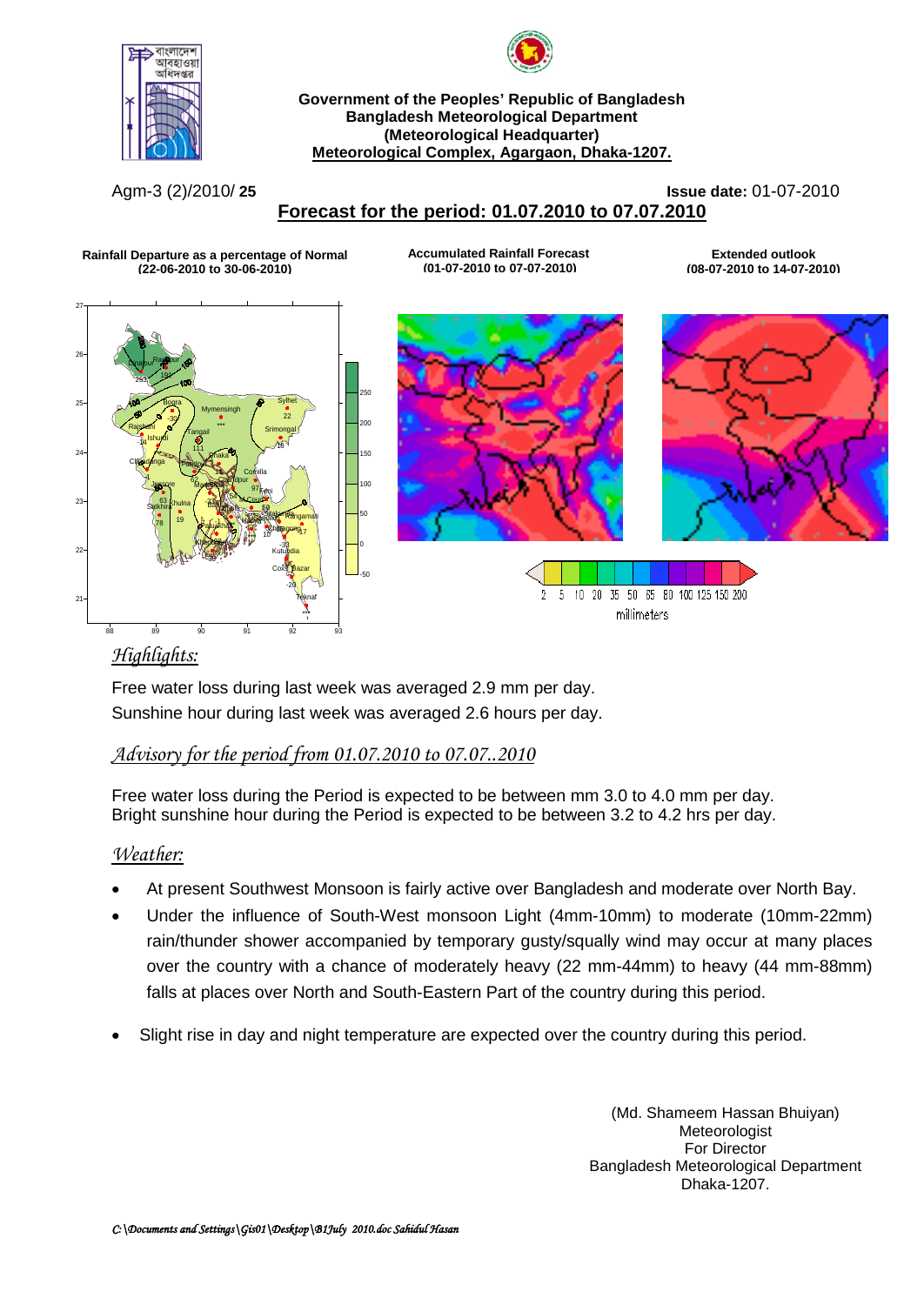## **Bengali Version**

## **Forecast for the period: 01.07.2010 to 07.07.2010**

**Rainfall Departure as a percentage of Normal (22-06-2010 to 30-06-2010)**

**Accumulated Rainfall Forecast (01-07-2010 to 07-07-2010)**

**Extended outlook (08-07-2010 to 14-07-2010)**







35 50 65 80 100 125 150 200  $\mathbf{F}_\mathrm{I}$  $10 - 20$ - 7 millimeters

# cůnb ^ewkó¨ mgnt-

MZ mßv‡n ev®úxfe‡bi ^wbK Mo 2.9 wgtwgt wQj |  $MZ$  m $B$ utn mh $R$ i Y Kutji ‰wbK Mo 2.6 N›Uv wQj |

# ceffimt- 01-07-2010 Lt t\_tK 07-07-2010 Lt ch§+

G mg‡q ev®úxfe‡bi ˆ`wbK Mo gvb 3.0 wgtwgt †\_‡K 4.0 wgtwgt \_vK‡Z cv‡i| G mg‡q mh $\mathbb K$ iYKu‡ji ^`wbK Mo gvb 3.2 N>Uv †\_‡K 4.2 N>Uv \_vK‡Z cu‡i |

## Avenvl qvt-

- **•** eZ@ytb `w¶b cwðg tgŠmyg evqyevsjut`‡k Kg mwµq Ges e‡½vcmwM‡i gvSvix i‡q‡Q|
- G mßv‡n ‡`‡ki A‡bK ¯'v‡b A¯'vqx `gKv A\_ev S‡ov nvIqvmn nvjKv (4 wgwg-10 wgwg) †\_‡K gvSvix (10 wgwg-22 wgwg) ai‡bi ewó / eR<sup>a</sup> ewó n‡Z cv‡i| †mB mv‡\_ ‡`‡ki DËi I `w¶b-ce $\hat{P}$ 4ji ` $\hat{C}$ GK  $\hat{C}$  v‡b gvSvix ai‡bi fvix (22 wgwg-44 wgwg) n $\sharp Z$  fvix (44 wgwg-88 wgwg) el $\sharp$ Yi m¤¢ebv i $\sharp q\sharp Q$ |
- G mßutni w`‡bi I iu‡Zi ZucgvÎv mvgvbï ew †c‡Z cuți |

(tgvt kvgxg nvmvb fBqv) Avenv1 qwe` cwiPvj‡Ki c‡¶ evsjv‡`k AvenvIqv Awa`ßi, XvKv-1207|